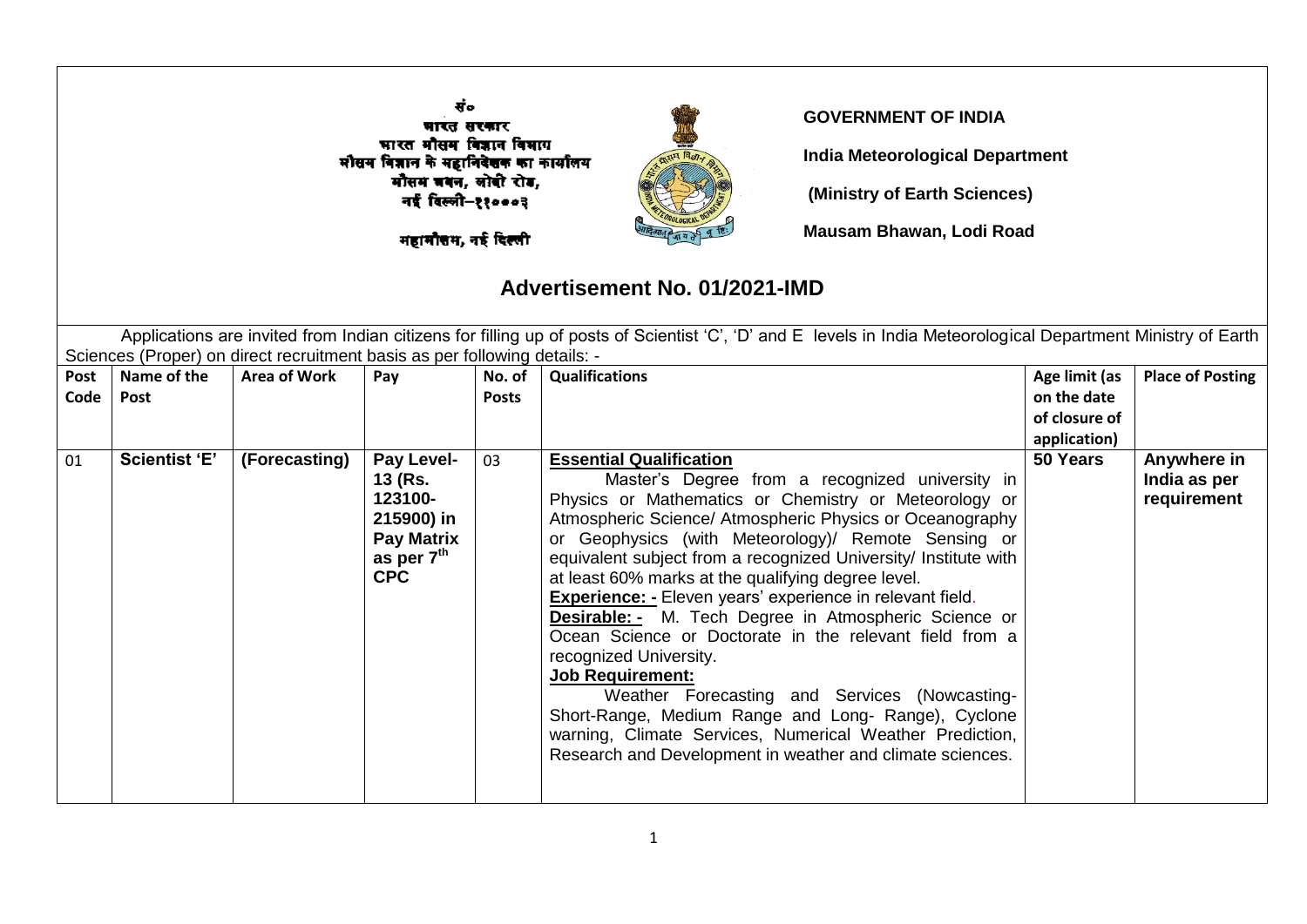| 02 | <b>Scientist 'E'</b> | (Instrumentati<br>on)                                        | Pay Level-<br>13 (Rs.<br>123100-<br>215900) in<br><b>Pay Matrix</b><br>as per 7 <sup>th</sup><br><b>CPC</b> | 03 | <b>Essential Qualification</b><br>Master's Degree from a recognized university in<br>Electronics or Instrumentation or equivalent subject from a<br>recognized University/ Institute with at least 60% marks (First<br>Class) at the qualifying degree level.<br>Or.<br>Bachelors Degree in Engineering or Technology from<br>recognized University in Electronics/ Instrumentation/<br>a<br>Electrical/ Telecommunication/ Mechatronics Engineering or<br>equivalent subject with at least 60% marks (first class) at the<br>qualifying degree level.<br><b>Experience: -</b> Eleven years' experience in relevant field.<br><b>Desirable:</b> - Doctorate in the relevant field from a<br>recognized University for candidates with Masters Degree in<br>Science and M. E. / M. Tech in Engineering for candidates<br>with Bachelors Degree in Engineering/Technology<br><b>Job Requirement:</b><br>i) R&D for upgradation of meteorological observing network<br>and to maintain the observational network.<br>ii) To upgrade test and calibration facility for meteorological<br>instruments.<br>iii) To implement quality management for Meteorological<br>data. | 50 Years | Anywhere in<br>India as per<br>requirement |
|----|----------------------|--------------------------------------------------------------|-------------------------------------------------------------------------------------------------------------|----|-----------------------------------------------------------------------------------------------------------------------------------------------------------------------------------------------------------------------------------------------------------------------------------------------------------------------------------------------------------------------------------------------------------------------------------------------------------------------------------------------------------------------------------------------------------------------------------------------------------------------------------------------------------------------------------------------------------------------------------------------------------------------------------------------------------------------------------------------------------------------------------------------------------------------------------------------------------------------------------------------------------------------------------------------------------------------------------------------------------------------------------------------------------------------|----------|--------------------------------------------|
| 03 | <b>Scientist 'E'</b> | Computer/<br><b>Information</b><br><b>Technology</b><br>(IT) | Pay Level-<br>13 (Rs.<br>123100-<br>215900) in<br><b>Pay Matrix</b><br>as per 7th<br><b>CPC</b>             | 02 | <b>Essential Qualification</b><br>Master's Degree from a recognized university in<br>Computer Science or Computer Applications/ Information<br>Technology or equivalent subject with at least 60% marks at<br>the qualifying degree level.<br>or<br>Bachelors Degree in Engineering or Technology from<br>a recognized University in Computer Science/ Information<br>Technology or equivalent subject with at least 60% marks at<br>the qualifying degree level.<br><b>Experience:</b> - Eleven years' experience in relevant field.<br><b>Desirable:</b> - Doctorate in the relevant field from a<br>recognized University for candidates with Masters Degree in                                                                                                                                                                                                                                                                                                                                                                                                                                                                                                    | 50 Years | Anywhere in<br>India as per<br>requirement |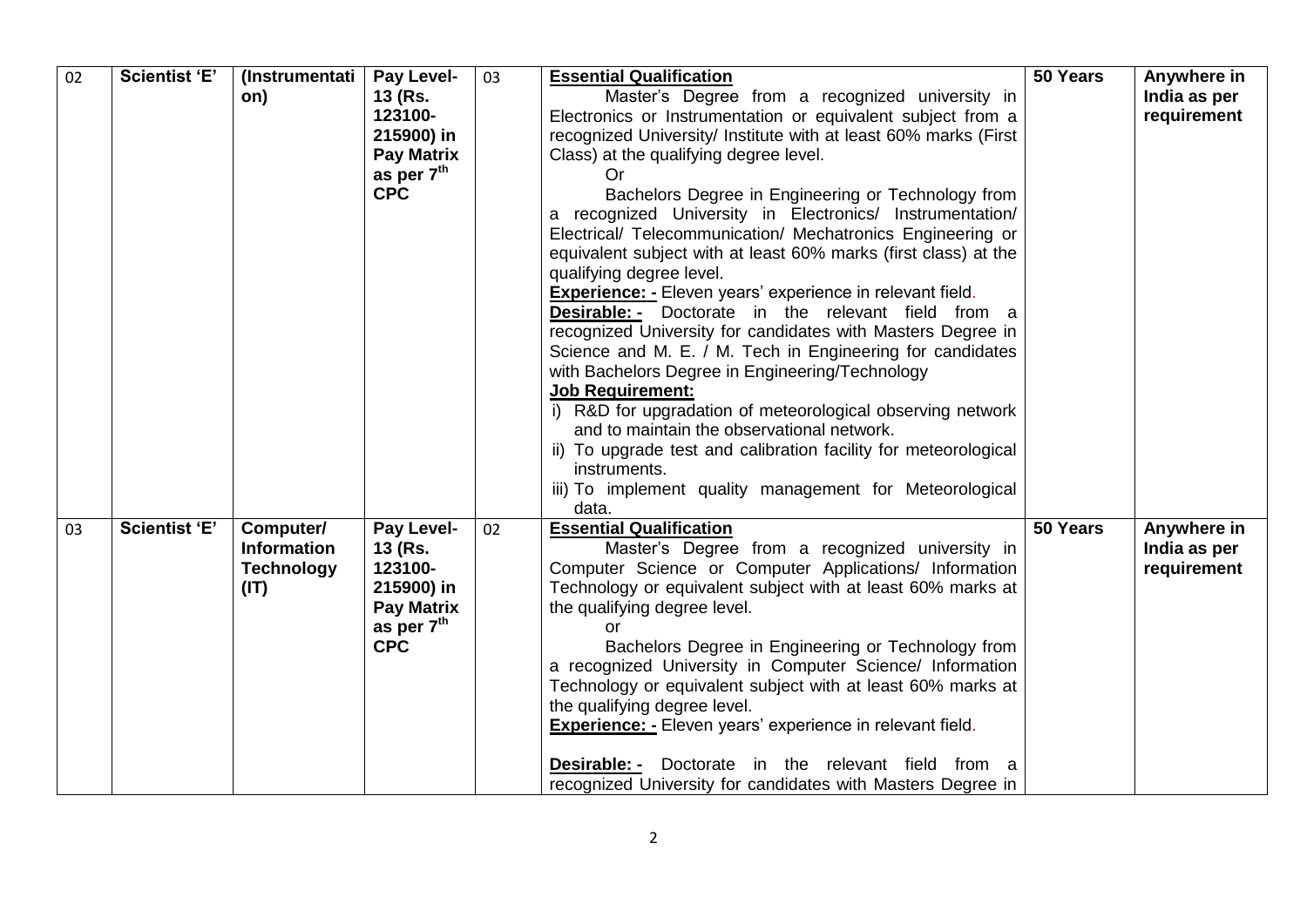|    |                      |               |                                                                                                |    | Science and M. E. / M. Tech in Engineering for candidates<br>with Bachelors Degree in Engineering/Technology.<br><b>Job Requirement:</b><br>i) Working with High Performance Computing Systems<br>(HPCS)<br>ii) Working<br>Networking,<br>Computer<br>with<br>Development/maintenance of computer applications and<br>software, Mobile applications.                                                                                                                                                                                                                                                                                                                                                                                                                                                                                                                      |          |                                            |
|----|----------------------|---------------|------------------------------------------------------------------------------------------------|----|---------------------------------------------------------------------------------------------------------------------------------------------------------------------------------------------------------------------------------------------------------------------------------------------------------------------------------------------------------------------------------------------------------------------------------------------------------------------------------------------------------------------------------------------------------------------------------------------------------------------------------------------------------------------------------------------------------------------------------------------------------------------------------------------------------------------------------------------------------------------------|----------|--------------------------------------------|
| 04 | <b>Scientist 'D'</b> | (Forecasting) | Pay Level-<br>12 (Rs.<br>78800-<br>209200) in<br><b>Pay Matrix</b><br>as per 7th<br><b>CPC</b> | 14 | <b>Essential Qualification</b><br>Master's Degree from a recognized university in<br>Physics or Mathematics or Chemistry or Meteorology or<br>Atmospheric Science/Atmospheric Physics or Oceanography<br>or Geophysics (with Meteorology)/ Remote Sensing or<br>equivalent subject from a recognized University/ Institute with<br>at least 60% marks at the qualifying degree level.<br><b>Experience:</b> - Seven years' experience in relevant field.<br><b>Desirable: -</b> M. Tech Degree in Atmospheric Science or<br>Ocean Science or Doctorate in the relevant field from a<br>recognized University.<br><b>Job Requirement:</b><br>Weather Forecasting and Services (Nowcasting-Short-<br>Range, Medium Range and Long- Range), Cyclone warning,<br>Climate Services, Numerical Weather Prediction, Research<br>and Development in Weather and Climate Sciences. | 50 Years | Anywhere in<br>India as per<br>requirement |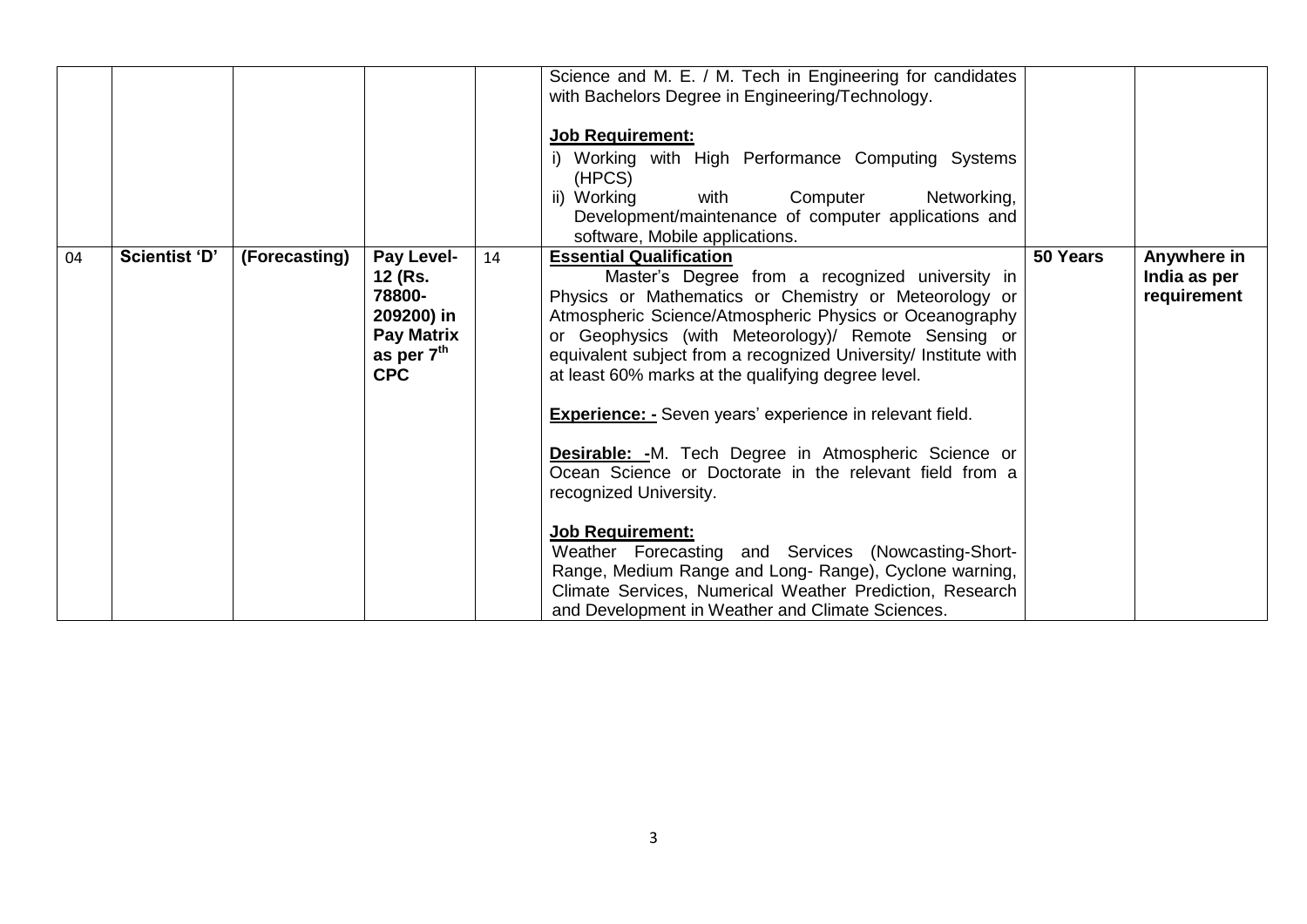| 05 | <b>Scientist 'D'</b> | (Instrumentati<br>on)        | Pay Level-<br>12 (Rs.<br>78800-<br>209200) in<br><b>Pay Matrix</b><br>as per $7th$<br><b>CPC</b>           | 08 | <b>Essential Qualification</b><br>Master's Degree from a recognized university in<br>Electronics or Instrumentation or equivalent subject with at<br>least 60% marks at the qualifying degree level.<br>or<br>Bachelors Degree in Engineering or Technology from<br>a recognized University in Electronics/ Instrumentation/<br>/Telecommunication/ Electrical/ Mechatronics Engineering or<br>equivalent subject with at least 60% marks (first class) at the<br>qualifying degree level.<br><b>Experience: - Seven years' experience in relevant field.</b><br><b>Desirable:</b> - Doctorate in the relevant field from a<br>recognized University for candidates with Masters Degree in<br>Science and M. E. / M. Tech in Engineering for candidates<br>with Bachelors Degree in Engineering/Technology<br><b>Job Requirement:</b><br>i) R&D for upgradation of meteorological observing network<br>and to maintain the observational network.<br>ii) To upgrade test and calibration facility for meteorological<br>instruments.<br>iii) To implement quality management for Meteorological<br>data. | 50 Years | Anywhere in<br>India as per<br>requirement |
|----|----------------------|------------------------------|------------------------------------------------------------------------------------------------------------|----|----------------------------------------------------------------------------------------------------------------------------------------------------------------------------------------------------------------------------------------------------------------------------------------------------------------------------------------------------------------------------------------------------------------------------------------------------------------------------------------------------------------------------------------------------------------------------------------------------------------------------------------------------------------------------------------------------------------------------------------------------------------------------------------------------------------------------------------------------------------------------------------------------------------------------------------------------------------------------------------------------------------------------------------------------------------------------------------------------------|----------|--------------------------------------------|
| 06 | Scientist 'D'        | (Agriculture<br>Meteorology) | Pay Level-<br>12 (Rs.<br>78800-<br>209200) in<br><b>Pay Matrix</b><br>as per 7 <sup>th</sup><br><b>CPC</b> | 04 | <b>Essential Qualification</b><br>Master's Degree from a recognized university in<br>Agricultural Meteorology/ Agricultural Physics or equivalent<br>subject with at least 60% marks.<br><b>Experience: -</b> Seven years' experience in relevant field.<br>Desirable:<br>-Doctorate<br>Agricultural<br>degree<br>in<br>Meteorology/Agricultural Physics.<br><b>Job Requirement:</b><br>i) Meteorological services including Agro- Meteorology.<br>ii) Research and Development in Agro-meteorology                                                                                                                                                                                                                                                                                                                                                                                                                                                                                                                                                                                                      | 50 Years | Anywhere in<br>India as per<br>requirement |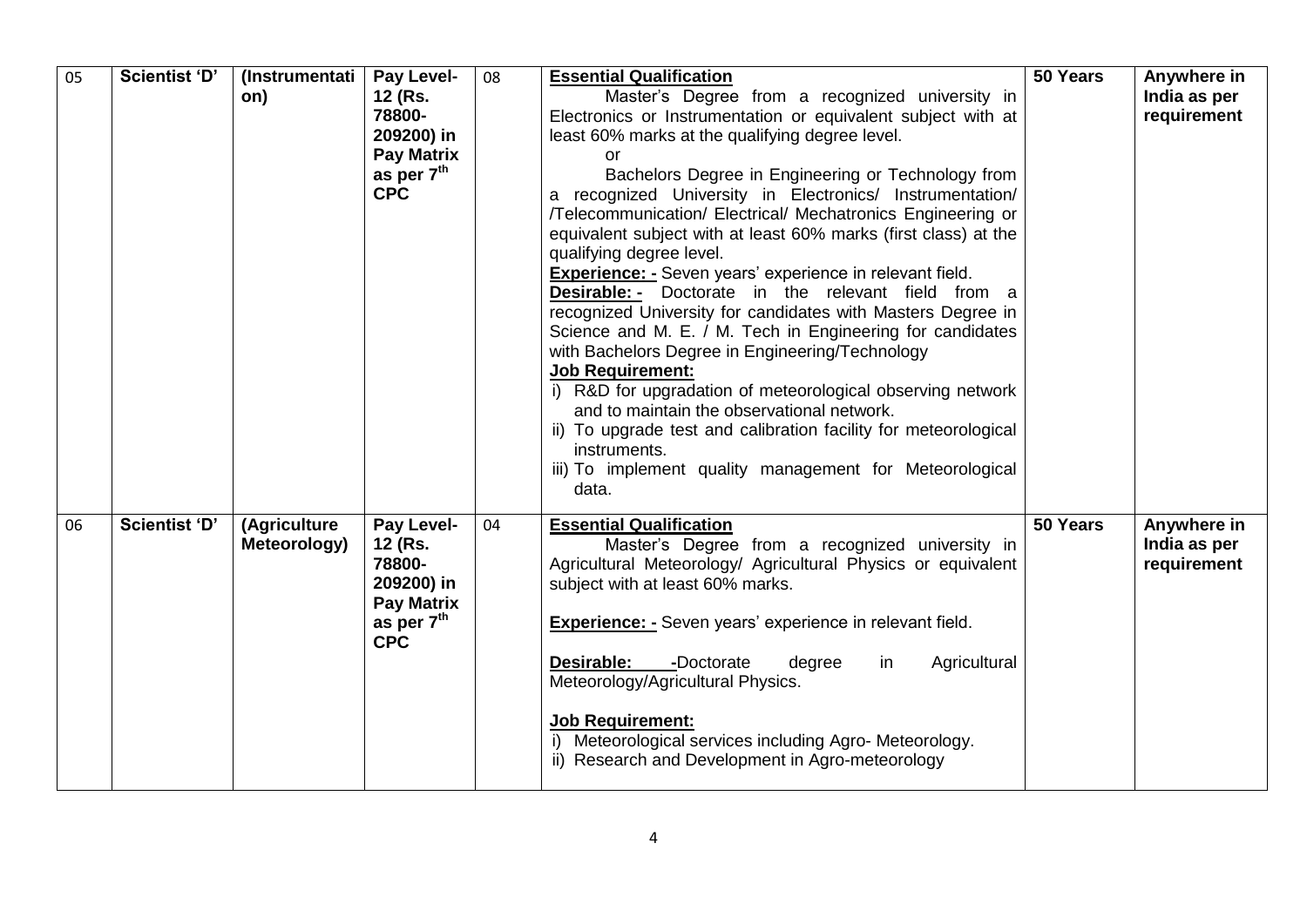| 07 | <b>Scientist 'D'</b> | (Computer/<br><b>Information</b><br><b>Technology</b> | Pay Level-<br>12 (Rs.<br>78800-<br>209200) in<br><b>Pay Matrix</b><br>as per 7 <sup>th</sup><br><b>CPC</b> | 03 | <b>Essential Qualification</b><br>Master's Degree from a recognized university in<br>Computer Science or Computer Applications/ Information<br>Technology or equivalent subject with at least 60% marks at<br>the qualifying degree level.<br>or<br>Bachelors Degree in Engineering or Technology from<br>a recognized University in Computer Science/ Information<br>Technology or equivalent subject with at least 60% marks at<br>the qualifying degree level.<br><b>Experience: -</b> Seven years' experience in relevant field.<br><b>Desirable:</b> - Doctorate in the relevant field from a<br>recognized University for candidates with Masters Degree in<br>Science and M. E. / M. Tech in Engineering for candidates<br>with Bachelors Degree in Engineering/Technology<br><b>Job Requirement:</b><br>iii) Working with High Performance Computing Systems<br>(HPCS)<br>iv) Working<br>with<br>Computer<br>Networking,<br>Development/maintenance of computer applications and<br>software, Mobile applications. | 50 Years | Anywhere in<br>India as per<br>requirement |
|----|----------------------|-------------------------------------------------------|------------------------------------------------------------------------------------------------------------|----|----------------------------------------------------------------------------------------------------------------------------------------------------------------------------------------------------------------------------------------------------------------------------------------------------------------------------------------------------------------------------------------------------------------------------------------------------------------------------------------------------------------------------------------------------------------------------------------------------------------------------------------------------------------------------------------------------------------------------------------------------------------------------------------------------------------------------------------------------------------------------------------------------------------------------------------------------------------------------------------------------------------------------|----------|--------------------------------------------|
| 08 | Scientist 'C'        | (Forecasting)                                         | Pay Level-<br>11 (Rs.<br>67700-<br>208700) in<br><b>Pay Matrix</b><br>as per $7th$<br><b>CPC</b>           | 14 | <b>Essential Qualification: -</b><br>Master's Degree from a recognized university in<br>Physics or Mathematics or Chemistry or Meteorology or<br>Atmospheric Science/ Atmospheric Physics or Oceanography<br>or Geophysics (with Meteorology)/ Remote Sensing or<br>equivalent subject from a recognized University/Institute with<br>at least 60% marks at the qualifying degree level.<br><b>Experience:</b> - Three years' experience in relevant field.<br><b>Desirable: -.</b> M. Tech Degree in Atmospheric Science or<br>Ocean Science or Doctorate in the relevant field from a<br>recognized University.<br>Job Requirement:<br>Weather Forecasting and Services (Nowcasting-<br>Short-Range, Medium Range and Long- Range), Cyclone<br>warning, Climate Services, Numerical Weather Prediction,                                                                                                                                                                                                                  | 40 Years | Anywhere in<br>India as per<br>requirement |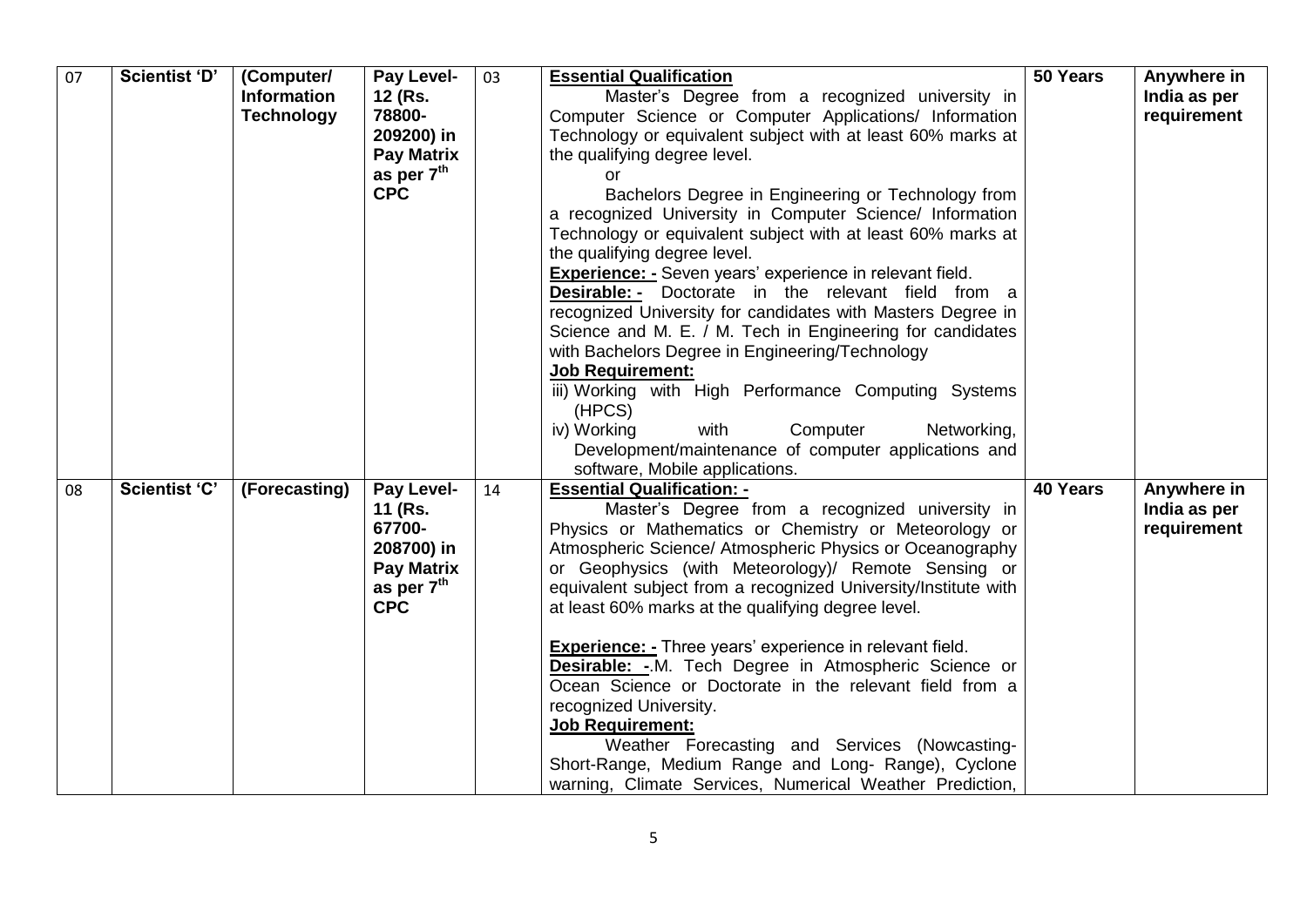|    |                      |                       |                                                                                                |    | Development in Weather and<br>Climate<br>Research and<br>Sciences.                                                                                                                                                                                                                                                                                                                                                                                                                                                                                                                                                                                                                                                                                                                                                                                                                                                                                                                                                                                                                                       |          |                                            |
|----|----------------------|-----------------------|------------------------------------------------------------------------------------------------|----|----------------------------------------------------------------------------------------------------------------------------------------------------------------------------------------------------------------------------------------------------------------------------------------------------------------------------------------------------------------------------------------------------------------------------------------------------------------------------------------------------------------------------------------------------------------------------------------------------------------------------------------------------------------------------------------------------------------------------------------------------------------------------------------------------------------------------------------------------------------------------------------------------------------------------------------------------------------------------------------------------------------------------------------------------------------------------------------------------------|----------|--------------------------------------------|
| 09 | <b>Scientist 'C'</b> | (Instrumentati<br>on) | Pay Level-<br>11 (Rs.<br>67700-<br>208700) in<br><b>Pay Matrix</b><br>as per 7th<br><b>CPC</b> | 03 | <b>Essential Qualification: -</b><br>Master's Degree from a recognized university in<br>Electronics or Instrumentation or equivalent subject with at<br>least 60% marks at the qualifying degree level.<br>or<br>Bachelors Degree in Engineering or Technology from<br>recognized University in Electronics/ Instrumentation/<br>Telecommunication/ Electrical/ Mechatronics Engineering or<br>equivalent subject with at least 60% marks (first class) at the<br>qualifying degree level.<br><b>Experience:</b> - Three years' experience in relevant field.<br><b>Desirable:</b> - Doctorate in the relevant field from a<br>recognized University for candidates with Masters Degree in<br>Science and M. E. / M. Tech in Engineering for candidates<br>with Bachelors Degree in Engineering/Technology<br><b>Job Requirement:</b><br>i) R&D for upgradation of meteorological observing network<br>and to maintain the observational network.<br>ii) To upgrade test and calibration facility for meteorological<br>instruments.<br>iii) To implement quality management for Meteorological<br>data. | 40 Years | Anywhere in<br>India as per<br>requirement |

## **General Conditions: -**

**Nationality:** Only Indian nationals are eligible.

**Reservation:** Relaxation in age and experience for SC/ST/OBC candidates will be as per GOI Rule.

**Age limit (as on normal closing date):**Relaxation for Government servants up to five years in accordance with the instructions or orders issued by the Central Government from time to time. This relaxation of 5 years is admissible to such Govt. servants who are working in posts which are in the same line or allied cadres and where a relationship could be established that the service already rendered in a particular post will be useful for the efficient discharge of the duties of the posts, recruitment to which has been advertised.

- Applications should be submitted online through [www.imd.gov.in](http://www.imd.gov.in/) in the prescribed format.
- Applications that are not submitted in the prescribed format will not be considered.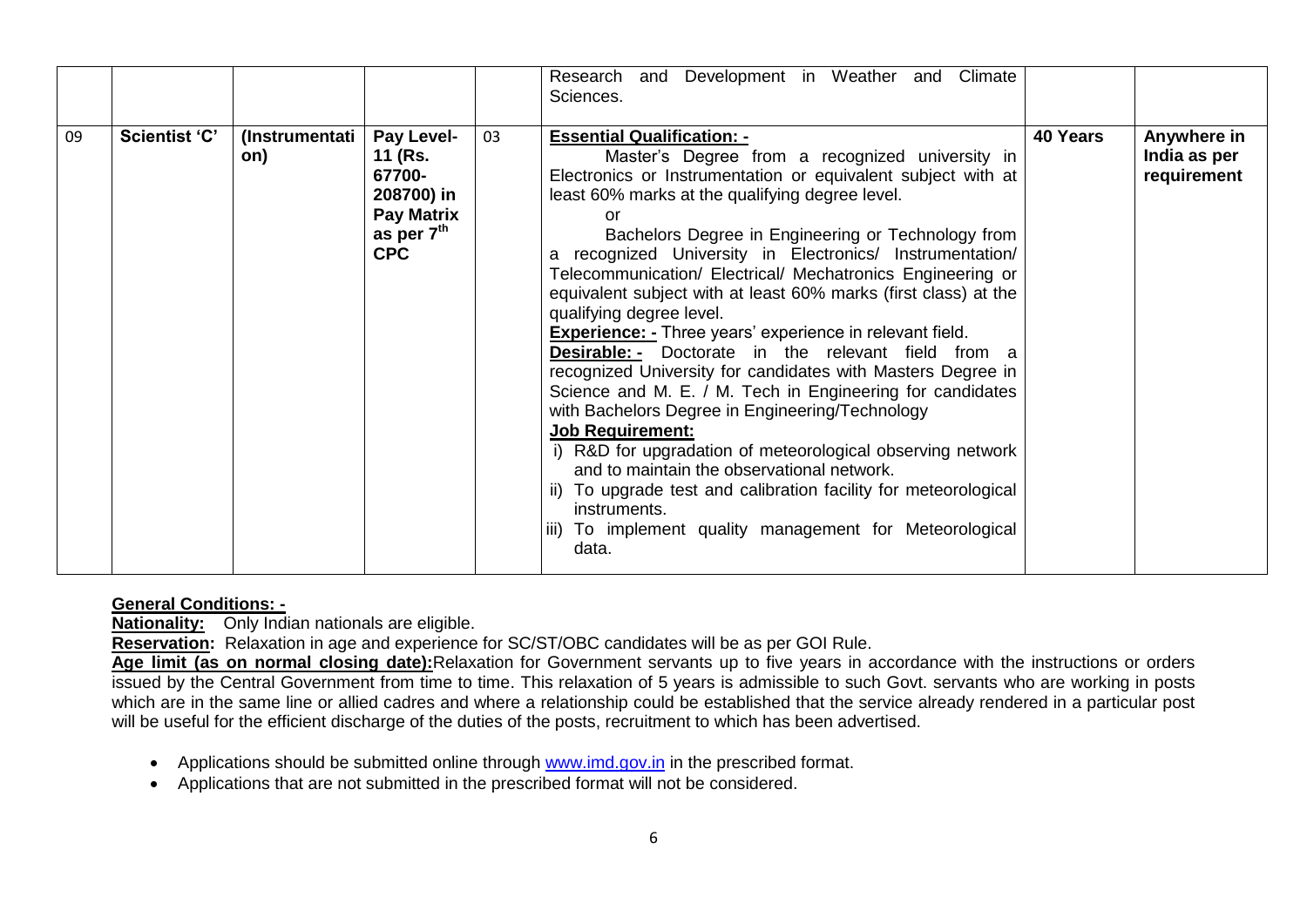- The candidate's age should not exceed the age limit mentioned above as on date of closure of application. Experience will be counted from the date of acquiring the essential academic qualifications.
- The experience, relevant to the requirement of job or research or teaching will only be considered towards the total period of experience.
- Doctorate degree in the relevant field will count as 3 years of experience
- India Meteorological Department/Ministry of Earth Sciences reserves the right to cancel the recruitment process without assigning any reason thereof or vary the number of posts to be filled.
- Travel: No TA will be paid by Ministry for attending the Selection/Interview.
- IMD will not be responsible for any other arrangements.
- The names of candidates screened-in for interview before Selection Committee will be displayed at India Meteorological Department website.
- **Scientists appointed shall be liable to serve anywhere in India and outside India.**

**Note: The post being scientific posts and are in grade above the lowest grade in Group 'A'(Scientist B) of the service and are therefore exempted from the purview of the reservation in terms of DoP&T OM No.9/02/73-Estt(SCT), dated 23rd June, 1975 and DoP&T OM No.36012/27/94-Estt(SCT) dated l3th May, 1994 and approval of Competent Authority has been obtained.**

## **How to apply:**

- i) The candidates can apply for more than one post.
- ii) Application as per the Performa should be submitted within 42 days from the date of publication of Advertisement in Employment News.
- iii) Copies of certificates (self-attested) in support of educational qualification (10<sup>th</sup> Class Onwards), date of birth and experience, if any, should be uploaded with the application.
- iv) SC/ST/OBC certificate, if applicable, as per the prescribed format, should be uploaded with the application.
- v) Applicants are also required to bring original certificates/documents for verification at the time of interview.
- vi) No correspondence will be entertained from the candidates who are not selected for appointment.

## **CANVASSING, IN ANY FORM, WILL RESULT IN DISQULIFICATION OF CANDIDATURE**

## **Selection Process:**

The prescribed essential qualifications are minimum requirements and the mere possession of the same does not entitle candidates to be called for interview. If the numbers of applications, received in response to advertisement are large, it will not be convenient or possible to call all candidates for interview. Hence, India Meteorological Department/ Ministry of earth Sciences may restrict the number of candidates to be called for interview before Selection Board to the reasonable limit through screening process.

The criteria for screening of the applications will be based on candidates qualifying credentials against: